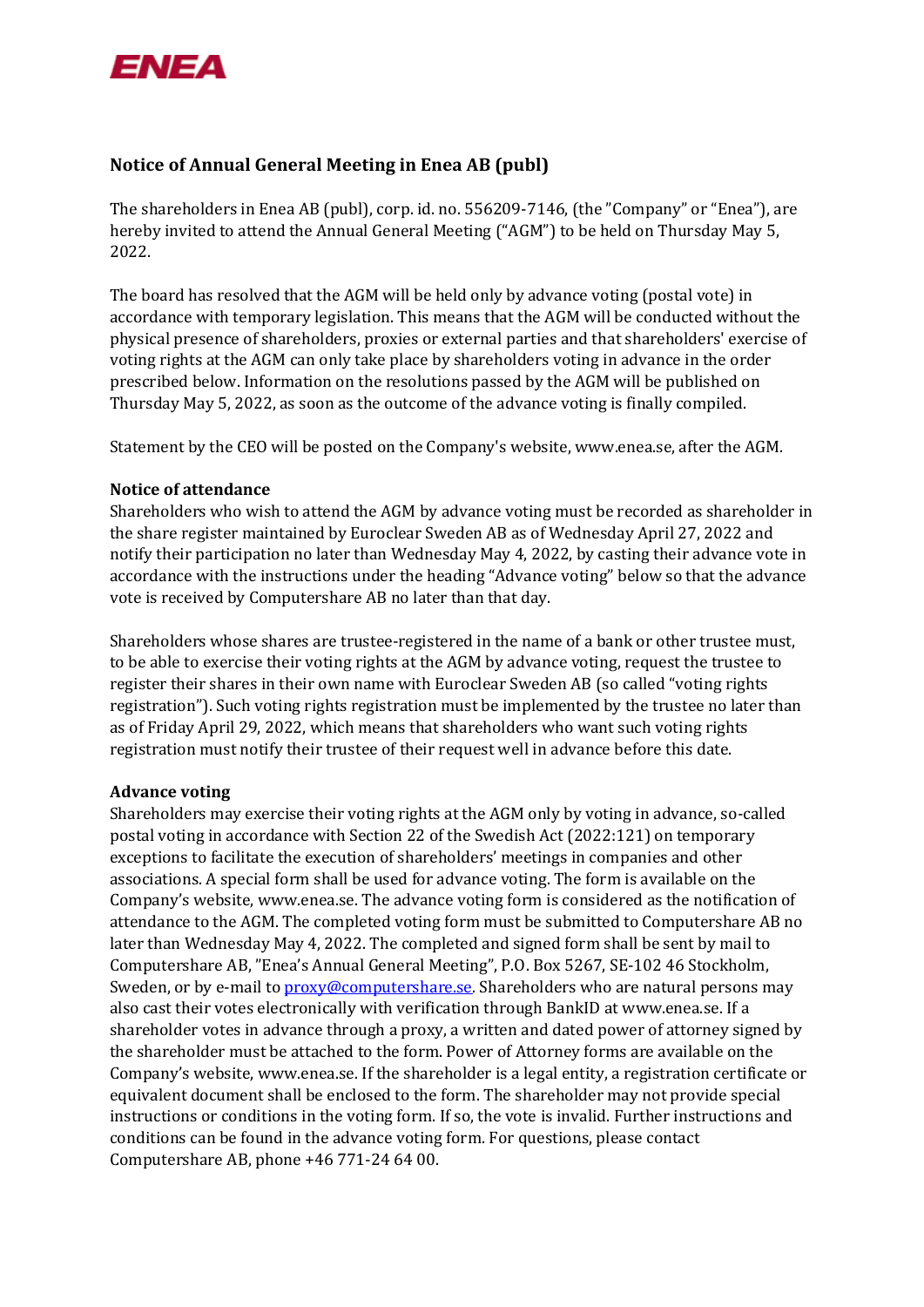

# **Proposed agenda**

- 1. Opening of the AGM
- 2. Election of chairman of the AGM
- 3. Preparation and approval of the voting list
- 4. Approval of the agenda
- 5. Election of one or two persons to verify the minutes and count the votes
- 6. Determination as to whether the AGM has been properly convened
- 7. Presentation of the annual report, the consolidated annual report, the audit report and the consolidated audit report, as well as the statement by the auditor on the compliance of the applicable guidelines for remuneration of senior executives
- 8. Resolutions regarding
	- a) adoption of the income statement and the balance sheet, the consolidated income statement, and the consolidated balance sheet
	- b) appropriation of the Company's profit in accordance with the adopted balance sheet
	- c) discharge of liability for the members of the board of directors and the CEO
- 9. Determination of
	- a) the number of board members and deputy members
	- b) the number of auditors and deputy auditors
- 10. Determination of
	- a) the fees to the board members
	- b) the fees to the auditors
- 11. Election of members of the board of directors and chairman of the board
	- a) Anders Lidbeck (re-election)
	- b) Kjell Duveblad (re-election)
	- c) Jan Frykhammar (re-election)
	- d) Mats Lindoff (re-election)
	- e) Charlotta Sund (re-election)
	- f) Åsa Schwarz (new election)
	- g) Chairman of the board: Anders Lidbeck (re-election)
- 12. Election of auditor
- 13. Resolution on the procedure on appointment of the members of the nomination committee
- 14. The board's proposal for resolution on approval of remuneration report
- 15. The board's proposal on authorization for the board to acquire and transfer own shares
- 16. The board's proposal on guidelines for remuneration of senior executives
- 17. The board's proposal on authorization for the board to issue new shares to finance further growth and expansion
- 18. Closing of the AGM

## **Propositions**

# *Preparation and approval of voting list (item 3)*

The voting list that is proposed to be approved is the voting list prepared by Computershare AB on behalf of the Company, based on the share register of the AGM and received advance votes, controlled by the persons verifying the minutes and counting the votes.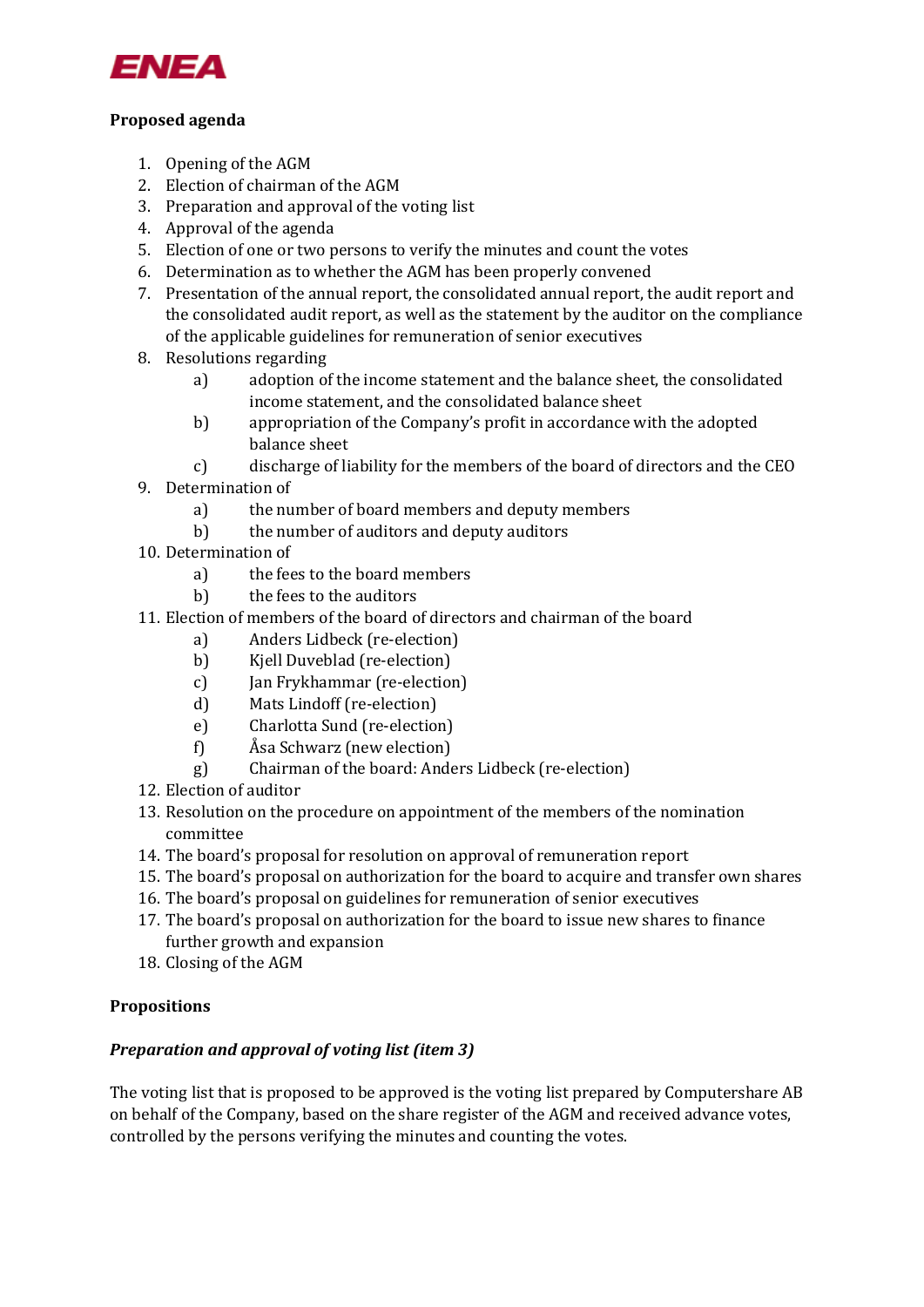

# *Election of one or two persons to verify the minutes and count the votes (item 5)*

Jan Dworsky and Per Lindberg are proposed to, together with the chairman, verify the minutes of the AGM, or should one or both of these individuals be unable to fulfil this role, the individual or individuals appointed by the board instead. The assignment to verify the minutes also includes verifying the voting list and that the received advance votes are correctly reproduced in the minutes of the AGM.

# *The board's proposition on the appropriation of the Company's profit (item 8 b)*

The board proposes that there will be no dividend distributed to the shareholders regarding the financial year 2021 and that the available funds at the disposal of the AGM of SEK 808,048,884 are carried forward.

## *The nomination committee's propositions (items 2 and 9-13)*

The nomination committee ("NC") for the AGM 2022 has consisted of Per Lindberg, Jan Dworsky (Swedbank Robur Fonder), Niklas Johansson (Handelsbanken Fonder), Henrik Söderberg (C WorldWide Asset Management) and Anders Lidbeck (chairman of the board of the Company). The NC has appointed Per Lindberg as its chairman. The propositions by the NC are supported by a unanimous NC.

The NC proposes that Anders Lidbeck is elected as chairman of the AGM 2022 or, in his absence, the person appointed by the NC instead.

The NC proposes that the board shall consist of six ordinary members elected by the AGM without any deputy members and that one auditor is appointed.

The NC proposes that the remuneration to the board shall be a total of SEK 2,220,000 (for the period from this general meeting until the end of the next general meeting), to be allocated with SEK 550,000 to the chairman and with SEK 270,000 to tother members elected by the general meeting, and SEK 320,000 to be allocated amongst the members for committee work as follows: SEK 100,000 to the chairman of the audit committee and SEK 60,000 to the member, and SEK 50,000 to the chairman of the remuneration committee and SEK 30,000 to the member, and SEK 50,000 to the chairman of the technology committee and SEK 30,000 to the member.

The NC proposes that the auditor shall receive reasonable compensation as per invoice.

The NC proposes re-election of Anders Lidbeck, Kjell Duveblad, Jan Frykhammar, Mats Lindoff and Charlotta Sund as members of the board, and new election of Åsa Schwarz as member of the board. Åsa Schwarz has long and deep experience from IT-security industry. The previous board member Birgitta Stymne-Göransson has declined re-election.

The NC proposes re-election of Anders Lidbeck as chairman of the board.

The NC proposes re-election of Öhrlings PricewaterhouseCoopers AB, with the authorized public accountant Niklas Kullberg as the auditor in charge, as accounting firm for the period until the next AGM.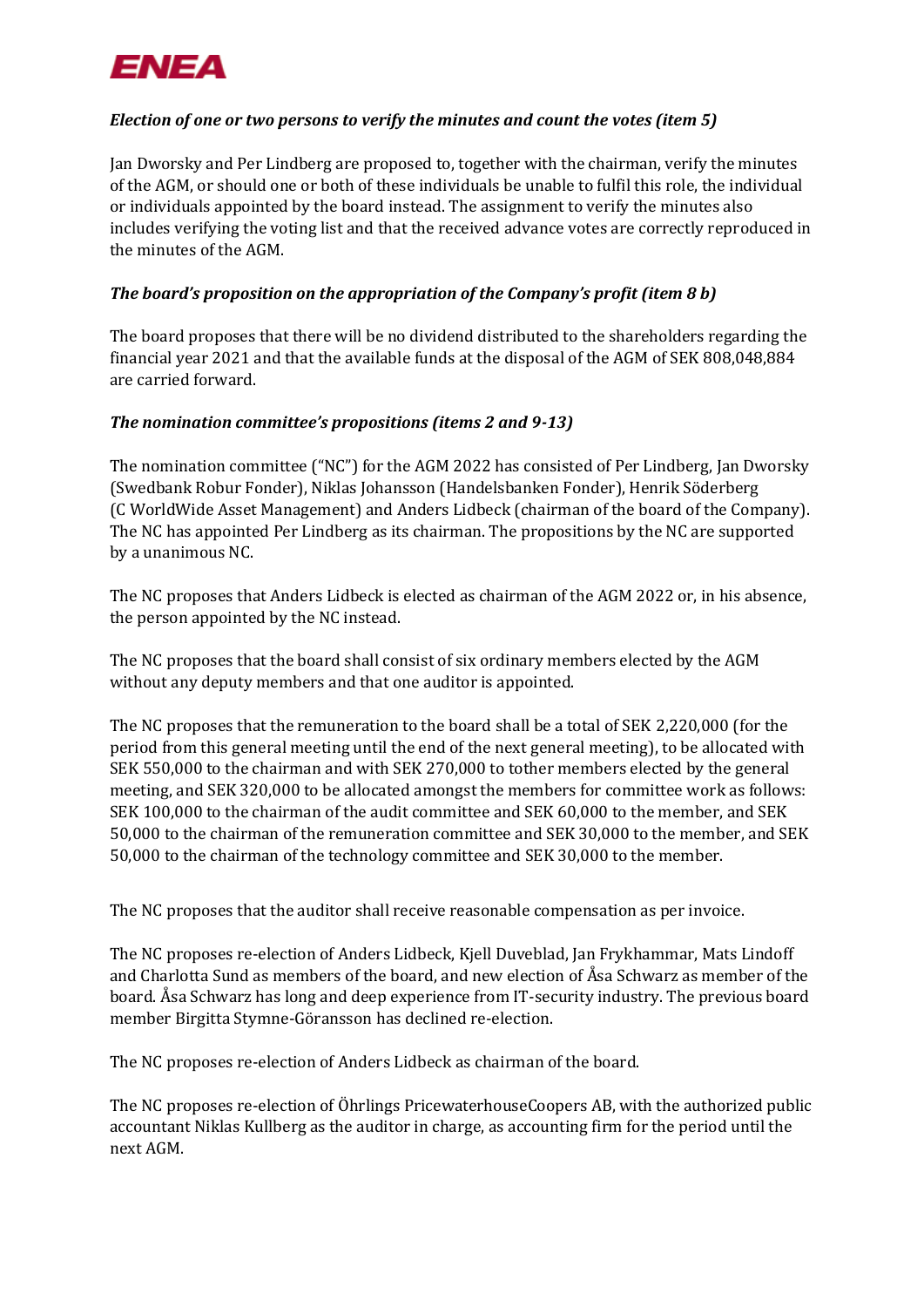

The NC proposes that a new NC shall consist of representatives of two of the largest shareholders as well as the chairman of the board. The NC may, however, also consist of representatives of three or four of the largest shareholders as well as the chairman of the board, if the chairman of the board notices such an interest amongst the largest shareholders in connection with the formation of the NC. The chairman of the board is assigned to contact the four largest (according to number of registered votes) shareholders per September 30, 2022 and request them to each appoint a member of the NC. If more than two of those shareholders do not wish to appoint a member, additional shareholders (according to number of votes) will be requested to appoint a member of the NC. A shareholder representative should be appointed chairman of the NC. The names of the NC members shall be published in the Company's interim report for the third quarter. The period of mandate for the appointed NC shall run until the next NC has been appointed. If a substantial change occurs in the shareholder structure following the constitution of the NC, and latest three months before the AGM, the NC shall be adjusted in accordance with the principles above. The NC shall prepare and make proposals to the AGM regarding election of the chairman of the AGM, election of the chairman of the board as well as other members of the board, remuneration for the board divided between the chairman and the other members as well as the distribution of remuneration, if any, for work in committees, election and compensation of auditors and deputy auditors (if any) and principles for appointment of a new NC. The NC shall have the right to charge the Company with costs for e.g. recruitment consultants and other costs that may arise for the NC to carry out its assignment.

## *The board's proposal for resolution on approval of remuneration report (item 14)*

The board proposes that the AGM resolves to approve the board's remuneration report for the financial year 2021.

# *The board's proposal regarding authorization for the board to acquire and transfer own shares (item 15)*

The board proposes that the AGM authorizes the board to acquire and transfer own ordinary shares according to the following. Acquisition of ordinary shares may only be made on Nasdaq Stockholm ("the Marketplace") or in accordance with an offer to all shareholders in the Company or all holders of ordinary shares. Acquisition may only be made of such number of shares that the Company's holding of shares at each time does not exceed 10 percent of all shares in the Company. Transfer of ordinary shares may be made in other ways than on the Marketplace, including a right to transfer ordinary shares with deviation from the shareholders' preferential rights and that payment may be made in cash, in kind, by set-off or otherwise with conditions. A maximum of 10 percent of the total number of shares in the Company may be transferred. The authorizations stated above may be utilized on one or several occasions up until the AGM 2023. Acquisition and transfer of shares on the Marketplace may only be made at a price within the registered price interval at the Marketplace. Transfer of shares in connection with acquisitions of businesses may be made at a market price estimated by the board.

The purpose of the authorizations above to acquire and transfer shares is to continuously be able to adjust the capital structure of the Company to the capital needs of the Company, to enable financing, in whole or in part, in connection with acquisitions of businesses and for financing and/or securing delivery of shares in long-term incentive programs previously adopted by the AGM.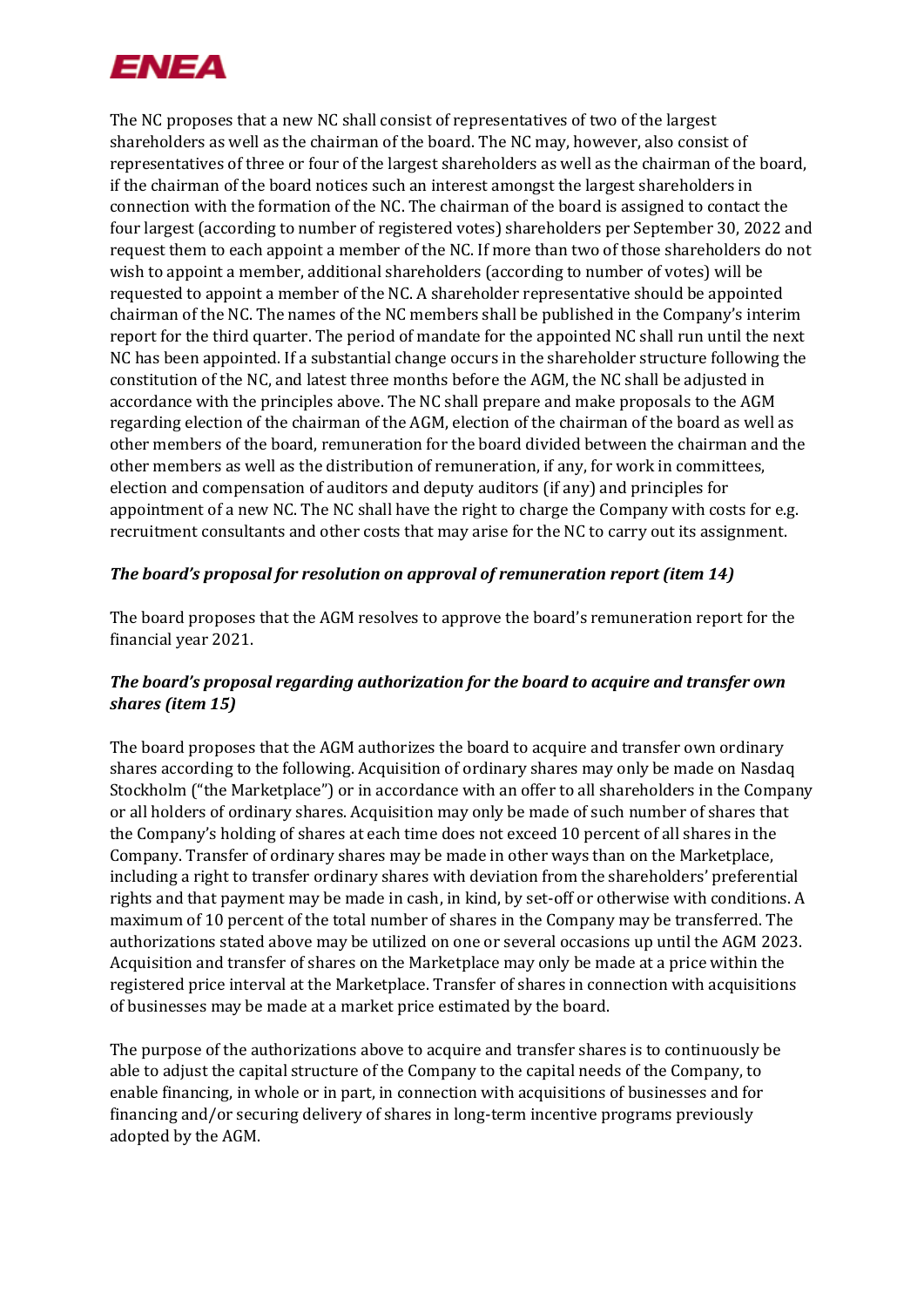

Resolution on this item on the agenda has to be supported by shareholders representing at least two-thirds of the votes cast as well as of all shares represented at the AGM.

## *The board's proposal regarding guidelines for remuneration of senior executives (item 16)*

The board proposes - with amendment of the guidelines adopted at the AGM 2021 - that the AGM approves the following guidelines for remuneration of senior executives.

# *Who the guidelines cover, and their applicability*

These guidelines for remuneration of senior executives cover the CEO and other members of group management. The guidelines should be applied to compensation agreed, and amendments to compensation previously agreed, after the guidelines have been adopted by the AGM 2022. Regarding employment terms in other legislatures than Sweden, the relevant adaptations should be made to comply with mandatory local regulation or practice, for the overall purpose of these guidelines to be met. These guidelines do not cover compensation resolved by the AGM.

The board is entitled to temporarily depart from these guidelines wholly or partly if there are special reasons for this in an individual case, and a departure is necessary to serve the Company's long-term interests and sustainability, or to ensure the Company's profitability. If such departure occurs, this should be stated in the Remuneration Report at the following AGM. These guidelines apply to the period from the AGM 2022 until next AGM. Matters regarding departure from the guidelines should be subject to consultation by the Remuneration Committee, and decision by the board.

# *The guidelines' promotion of the Company's business strategy, long-term interests, and sustainability*

Enea's ambition is to be a global software company, with a strong and leading position in the markets that it addresses, with yearly sales growth, high profitability, and healthy cash flows. Organic growth is the foundation of the operations, and work is ongoing to develop, rationalize and optimize it. Strategic and complementary acquisitions will be continuously screened, and if considered to add value for customers and shareholders within a well-considered risk level, Enea will attempt to execute such acquisitions. Enea's target is to maintain an EBIT margin of over 20 percent per year. EBIT margin will vary during quarters, keeping pace with growth. Growth and earnings will vary between years and quarters, mainly depending on how individual deals occur, and the progress of royalty streams. For more information on Enea's strategy, see [www.enea.se.](http://www.enea.se/)

The board's opinion is that the Company's ability to attract, motivate and retain high-performing staff and managers is critical for a successful implementation of the Company's business strategy and protection of the Company's long-term interests, including sustainability. This entails the Company being able to offer competitive benefits packages. Total compensation should contain a variable component linked to the individual performance of staff and managers, but that is also synchronized with the Company's profitability and long-term sustainability.

## *Forms of compensation, etc.*

Remuneration and other employment terms of senior executives should be at market levels. Remuneration consists of basic salary, variable remuneration and pensions. Additionally - and independent of these guidelines - the general meeting is entitled to resolve on share or share price-based payments.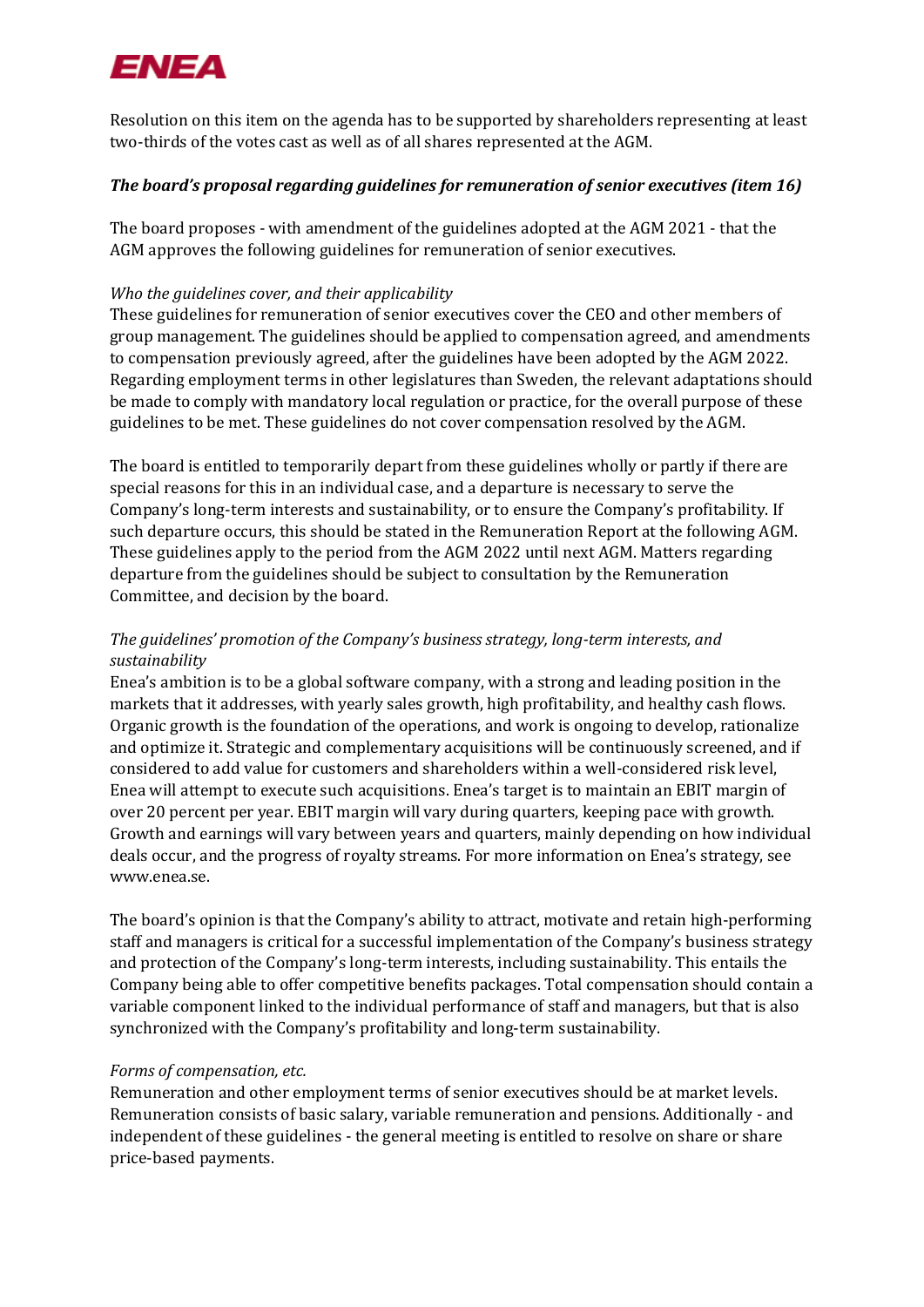

## *Fixed basic salary*

The basic salary of the CEO and other senior executives is subject to yearly review. For the CEO, fixed basic salary may represent a maximum of 60 percent of total compensation excluding LTI (long-term incentive) programs and assuming a 50 percent outcome of STI (short-term incentive) programs. For other senior executives, fixed basic salary may represent a maximum of 90 percent of total compensation excluding LTI, and assuming a 50 percent outcome of STI.

## *Short-term incentive program (STI)*

Enea's STI program has three parts. Two of these parts relate to the Company achieving specific targets, while one is determined by the achievement of individual targets. Most of the variable compensation is linked to the Company's financial targets, while the individual targets correspond to a smaller proportion of variable compensation.

The criteria applied relate to the Company's targets for sales and EBIT, pursuant to the approved annual financial statement. The criteria applying to the individual targets shall be decided prior to the end of the first quarter of the financial year that the compensation relates to, and shall be as specific as the criteria relating to the Company's financial targets. The criteria are designed to promote the Company's business strategy, long-term interests, as well as sustainability, and accordingly, the Company's long-term value creation.

The outcome of compensation is subject to consultation by the Remuneration Committee and decided by the board for the CEO. For other senior executives, the outcome of compensation is consulted and decided by the Remuneration Committee. Payment of compensation is executed as soon as possible after the board meeting where the Company's annual financial statement is approved for the vesting year. Variable remuneration for CEO is not pensionable. The Company is not entitled to reclaim this compensation.

For the CEO, the STI may be a maximum of 100 percent of the fixed basic salary and may be a maximum of 50 percent of the total compensation excluding LTI. For other senior executives, the STI may be a maximum of 150 percent of the fixed basic salary and may be a maximum of 60 percent of the total compensation excluding LTI.

### *Long-term incentive program (LTI)*

Senior executives are eligible for incentive programs that are basically share, or share price, related. An incentive program shall be designed to increase participants' commitment to the Company's progress, and be implemented on market terms. Share and share price-related incentive programs are subject to resolution by the general meeting, and accordingly, are not covered by these guidelines.

### *Pension*

The CEO's agreed retirement age is 67, while other senior executives do not have any specifically agreed retirement age. All pension benefits of senior executives are defined contribution. This means that for senior executives, the Company pays individually agreed defined pension contributions. Apart from these pension benefits, the Company has no pension obligations to senior executives.

For the CEO, pension will be a maximum of 30 percent of the total compensation excluding LTI, assuming a 50 percent outcome from the STI. For other senior executives, pension will be a maximum of 30 percent of the total compensation excluding LTI, and assuming a 50 percent outcome from the STI.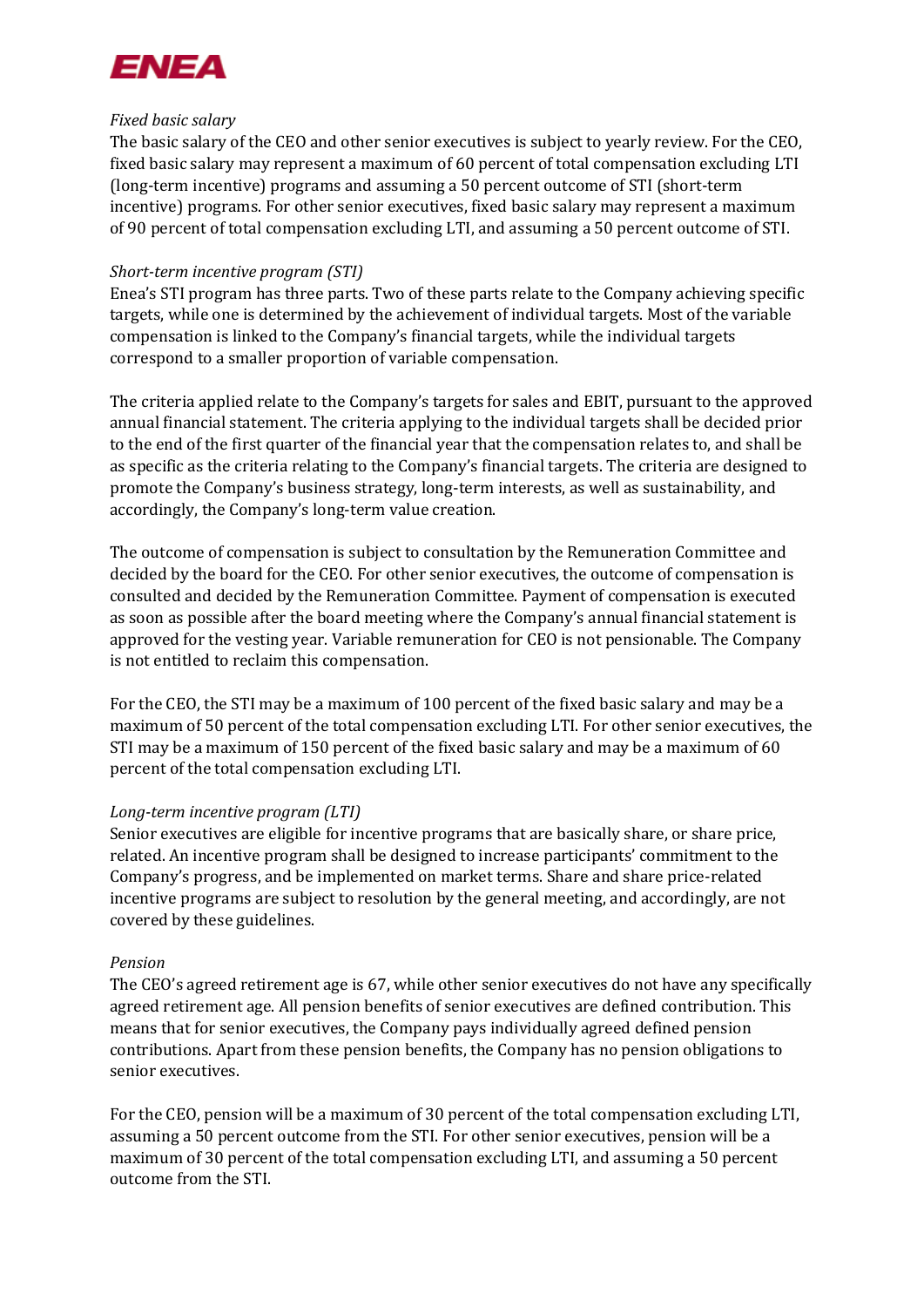

Senior executives employed in countries other than Sweden are subject to local pension plans in their respective home countries. Such plans are consistent with those offered to other employees in the same countries. Accordingly, in terms of retirement age and any additional pension obligations, there may be some variation in employment terms in other legislatures than Sweden where mandatory local regulation or practice requires, and accordingly, the overall purpose of these guidelines should still be met.

### *Notice period and severance pay*

The employment or service contracts of senior executives shall apply until further notice, or for a specific period. For the CEO, a six-month notice period applies for termination by the Company. In addition to dismissal pay, the CEO is entitled to severance pay of six times the fixed monthly salary less any remuneration received from new employment or assignments for the CEO. During the notice period, the employment contract and associated benefits apply. For other senior executives, maximum notice periods of nine months apply to termination by the Company. Apart from dismissal pay, other senior executives are not entitled to severance pay. Applicable employment contracts and associated benefits apply during notice periods. Where severance pay is due, no other benefits are payable after the end of the notice period.

## *Salary and employment terms of employees*

Consultation on the board's proposal on guidelines for remuneration of senior executives considers salary and employment terms of the Company's employees. Information on employees' total compensation, the components of such compensation, as well as increases and rates of increase of compensation over time, have been collated and served as part of the decision-support data for the Remuneration Committee and the board when appraising the reasonableness of the guidelines and their ensuing limitations.

### *Decision-making process*

The board shall prepare a proposal for new guidelines when a need for significant amendments arise, although at least every fourth year. The board's proposal is subject to consultation by the board's Remuneration Committee. The Chairman of the board shall serve as Chairman of the Remuneration Committee. With the aim of resolving conflicts of interest, other Board members elected by the AGM that are members of the Remuneration Committee shall be independent in relation to the Company and its management.

The duties of the Remuneration Committee shall include monitoring and evaluating application of the guidelines for remuneration of senior executives as approved by the AGM. When the Remuneration Committee has consulted on the proposal, it is referred to the board for decision. The CEO or other members of group management shall not participate in the board's consideration of, and decisions on, remuneration-related issues, to the extent they are affected by these issues.

If the general meeting does not resolve to adopt the guidelines as proposed, the board shall submit a new proposal no later than at the next AGM. In such case, remuneration shall be paid in accordance with the guidelines that applied previously, or if there are no such guidelines, consistently with the Company's practice.

In consultation of these issues, external advisors may be appointed as considered necessary.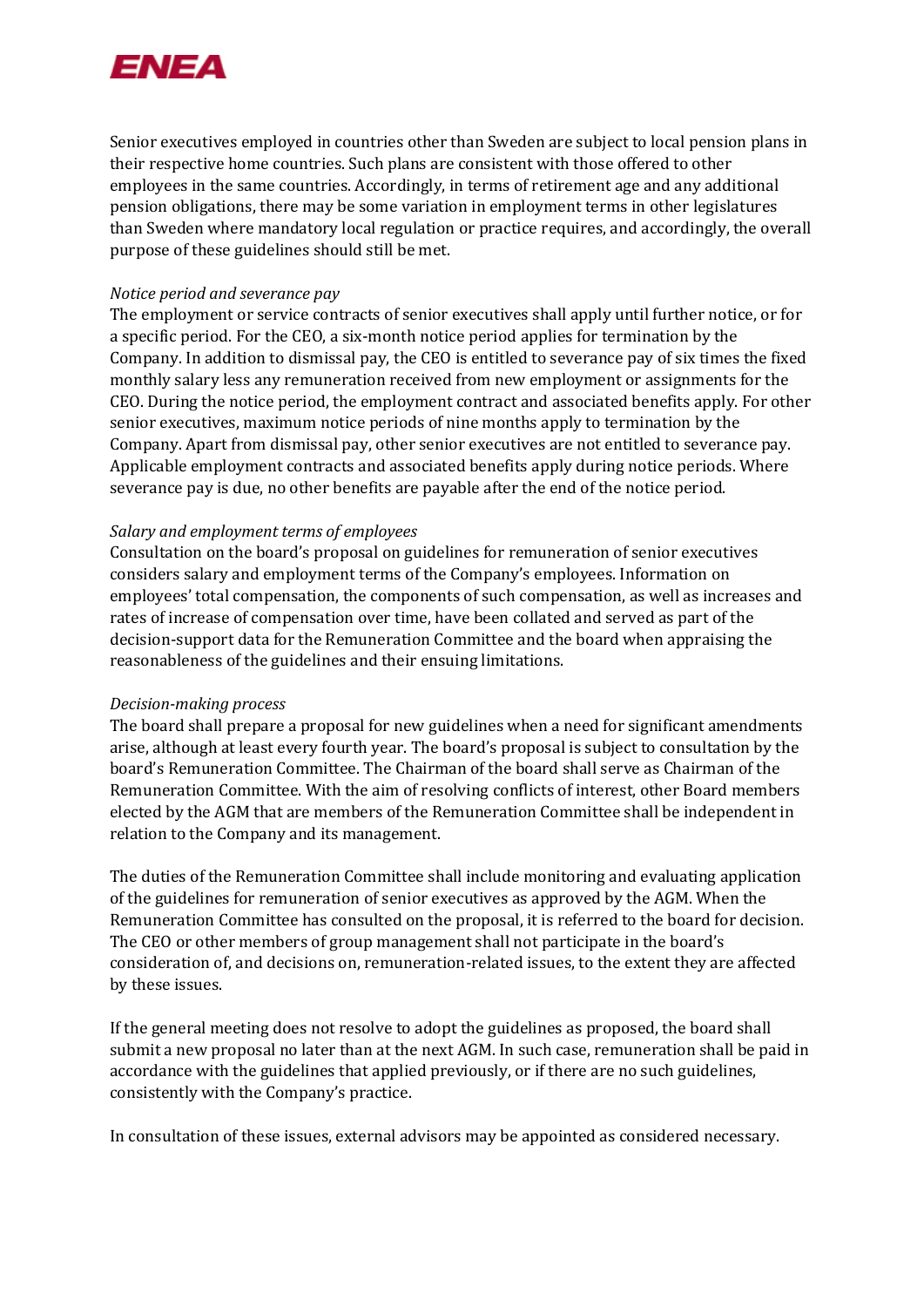

## *Review of guidelines*

The board has not received any comments from shareholders regarding the current guidelines for remuneration of senior executives. The board's proposal for guidelines for remuneration of senior executives essentially correspond to existing guidelines, except that pension agreements to the CEO are decided by the board on a proposal from the Remuneration Committee and constitute 30 percent of the total salary. Other senior executives in Sweden have pension agreements that are within the framework of the ITP plan with an expected retirement age of 65 years and pension provisions are related to the employees' salaries. Pension contributions are paid on an ongoing basis.

# *The board's proposal on authorization for the board to issue new shares to finance further growth and expansion (item 17)*

The board proposes that the AGM authorizes the board until the AGM 2023, on one or more occasions, to decide on new issues of ordinary shares as follows.

This authorization entails the right to issue a maximum of 2,185,823 ordinary shares, i.e. maximum 10 percent of the number of issued shares on the day of this notice.

Share issues may be made with or without deviation from the shareholders' preferential rights.

The issue price shall be based on market practice.

New ordinary shares may be paid in cash, by set-off or by contribution in kind or otherwise be subject to conditions referred to in chapter 13 section 5 first paragraph 6 of the Swedish Companies Act. The board shall have the right to decide the other terms and conditions of the share issue.

The board proposes that the CEO, or the person appointed by the CEO, shall be authorized to make necessary and small adjustments to enable registration of the resolution at the Swedish Companies Registration Office.

Resolution on this item on the agenda has to be supported by shareholders representing at least two-thirds of the votes cast as well as of all shares represented at the AGM.

### **Shareholder's right to request information**

The board and the CEO shall, if any shareholder so requests and the board believes that it can be done without material harm to the Company, provide information regarding circumstances that may affect the assessment of the Company's or its subsidiaries' financial situation and the Company's relation to another Company within the Group. Requests for such information shall be made in writing by e-mail to **agm@enea.com** or by mail to Enea AB (publ), P.O. Box 1033, SE-164 21 Kista, Sweden, no later than Monday 25 April 2022. The information is provided by keeping it available at the Company's office and website, no later than Saturday 30 April 2022. The information will also be sent within the same time to the shareholders who have requested it and provided their postal or e-mail address.

### **Documentation**

The annual report and the auditor's report, as well as the board's remuneration report and the statement by the auditor on the compliance of the applicable guideline for remuneration of